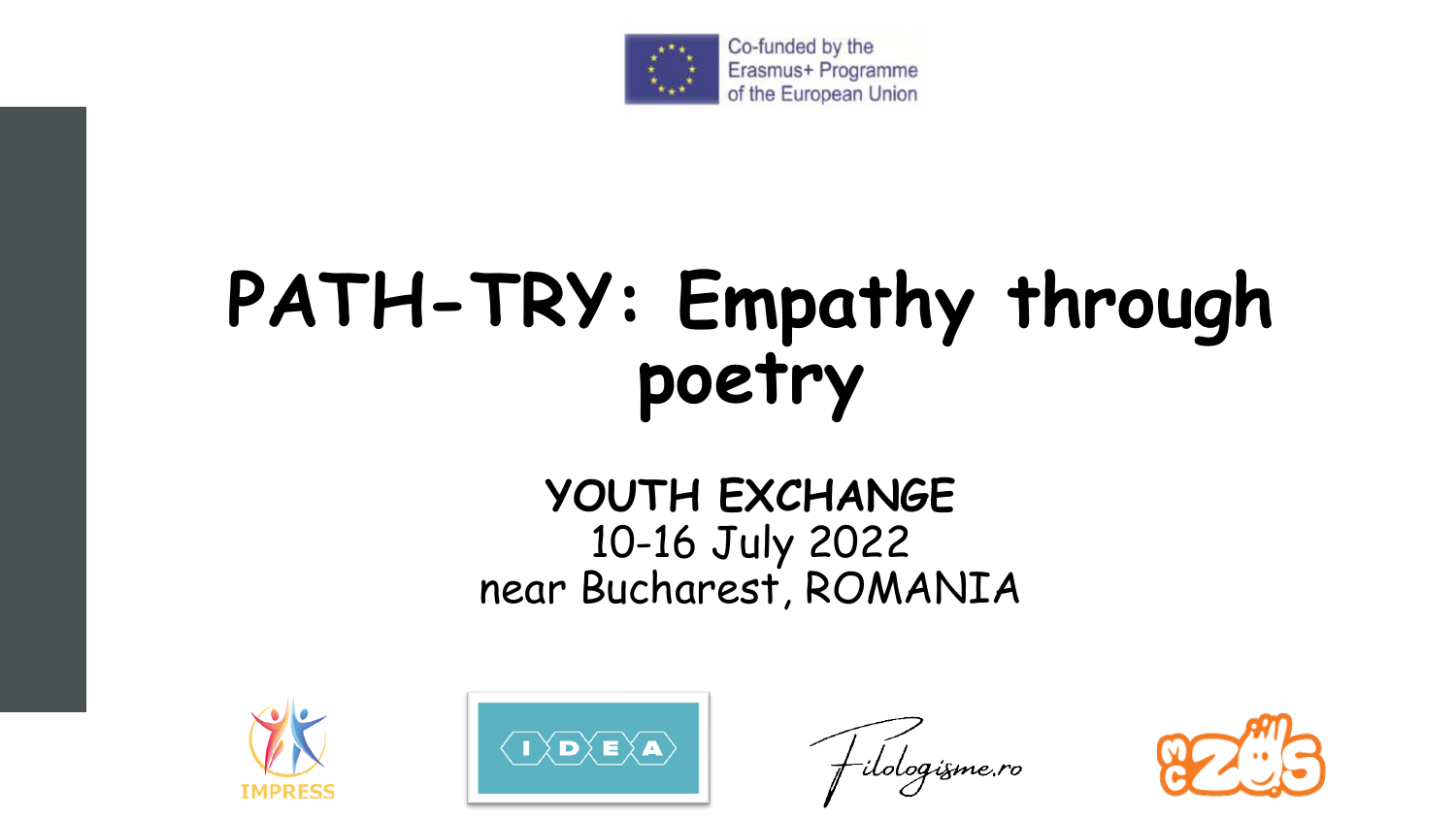## **Who is this YE for?**

- This youth exchange is designed for youngsters aged 14-18, coming mainly from rural and small urban areas, who want to experience creative methods of exploring their emotions and empathy through poetry.
- We aim to have an overall number of 22 teenagers from the following countries: **Romania, Slovenia, Croatia, and Latvia.**
- Basic level of English is desirable, but not mandatory. Translation will also be provided.

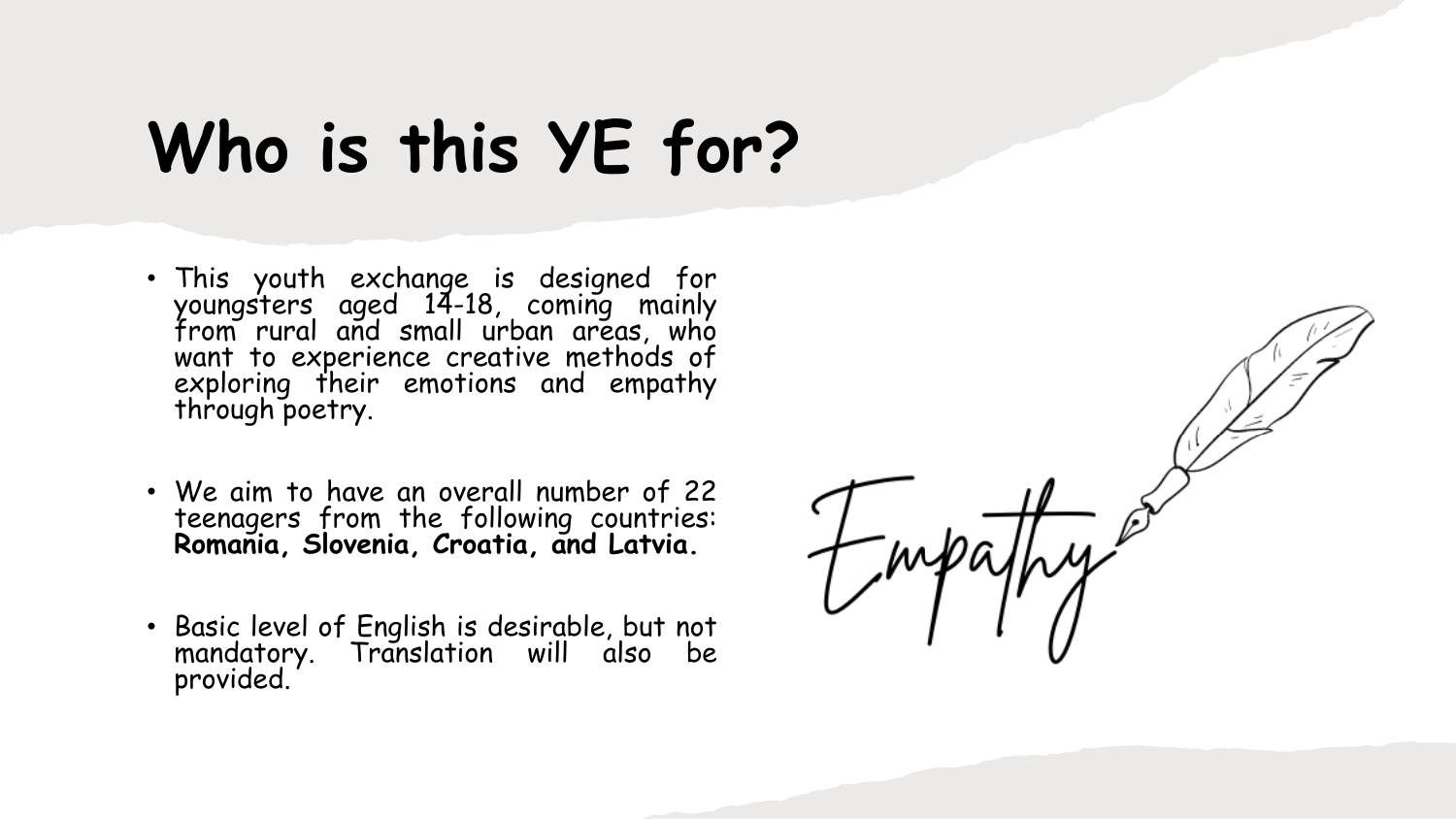

## **We invite you to ...**

Discover how empathy works, relate empathy to literature, explore emotional literacy, affirm your strengths, find new ways of coping with challenges, get to know your new friends.

Let's explore a deeper understanding of our emotions and find opportunities to voice empathy!

If you would like to attend this Youth Exchange, please complete the Participant Selection Form, here, but not before to read all the infopack:

[https://docs.google.com/forms/d/e/1FAIpQLSewgO5UD7cX3S1sL8XY](https://docs.google.com/forms/d/e/1FAIpQLSewgO5UD7cX3S1sL8XYmNWrUaGlSE8D7BA2sfeV6ERoi9UUGQ/viewform?usp=sf_link) mNWrUaGlSE8D7BA2sfeV6ERoi9UUGQ/viewform?usp=sf\_link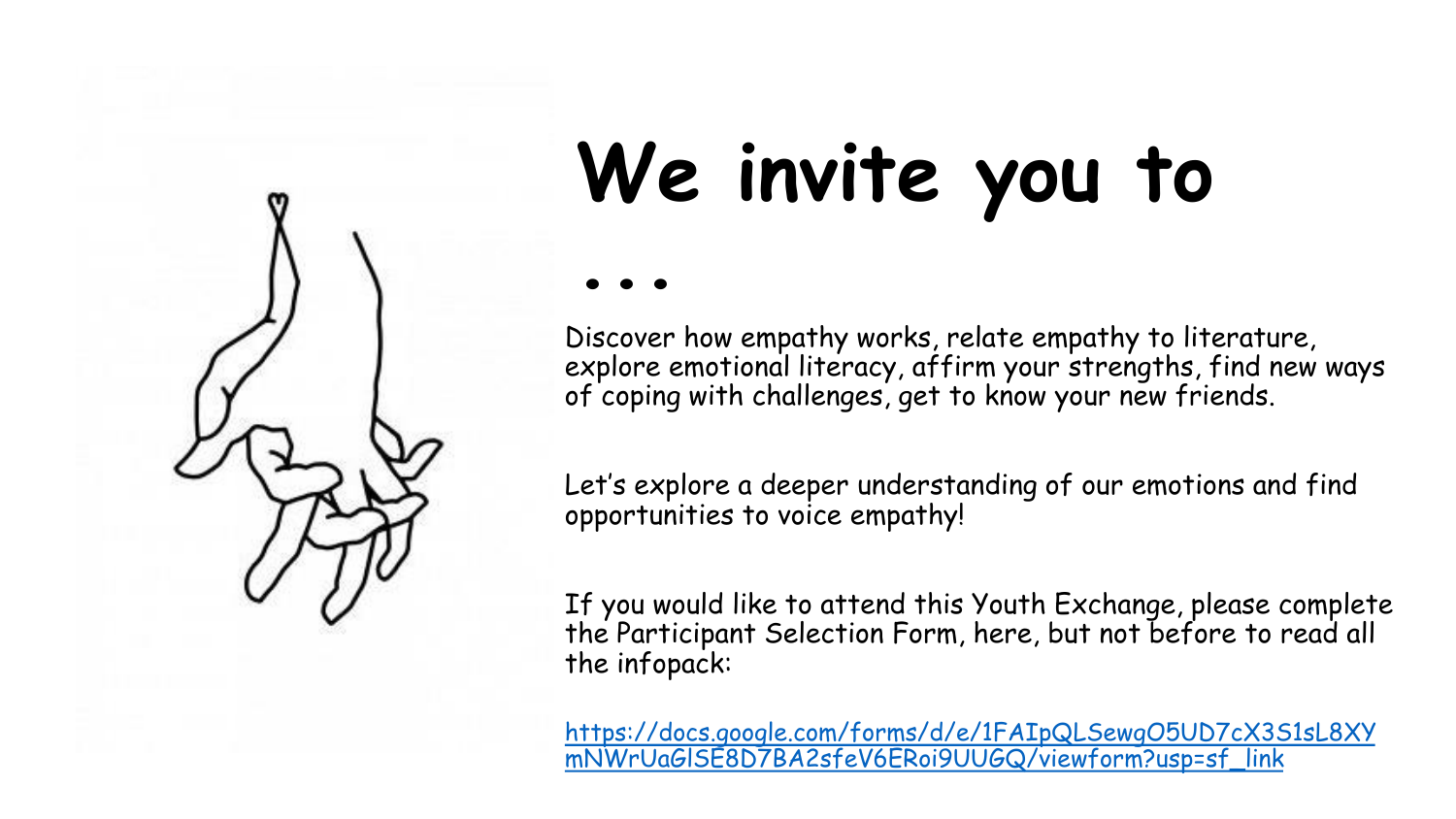



#### *PATH-TRY. Empathy through poetry*

is a Youth Exchange in which we introduce an educational program that promotes literaturebased tools, as creative writing, research, roleplaying, emotional introspection, performance, trust building and group awareness, thus creating a safe learning space for a peer-to-peer exploration.

**When and where?**

Adunații-Copăceni (Giurgiu), 10 km away from Bucharest, Romania 10-16 July 2022

*PATH-TRY. Empathy through poetry is created within Erasmus+ program.*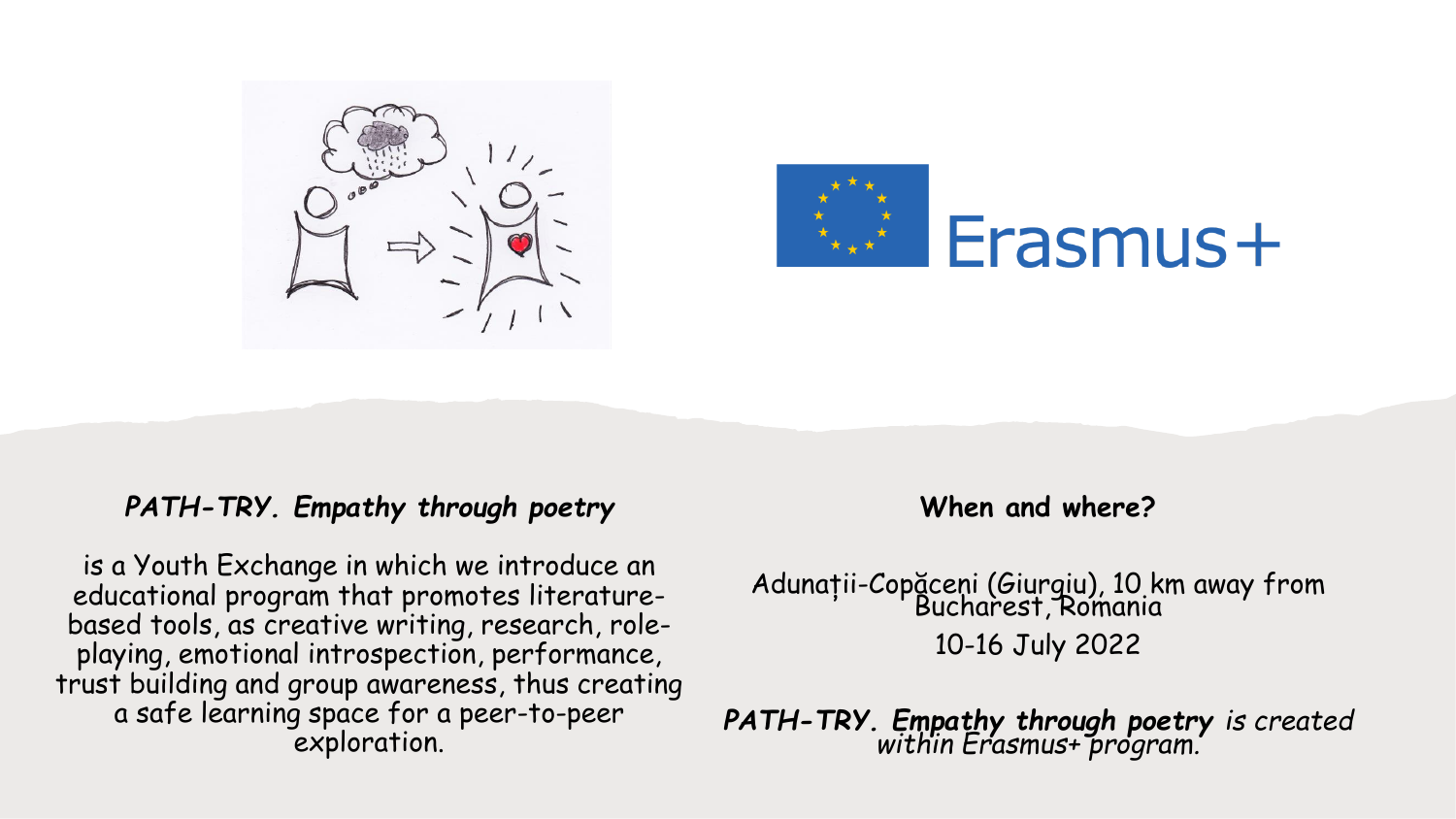#### **Why literaturebased tools?**

The project's concept comes from some welldefined analysis, as many researchers agree that literature has a huge impact on developing emotions and empathy.

We are looking to correlate the poetry with our emotions, and to get to understand how can poems' language can influence us and connects with our feelings, reactions.

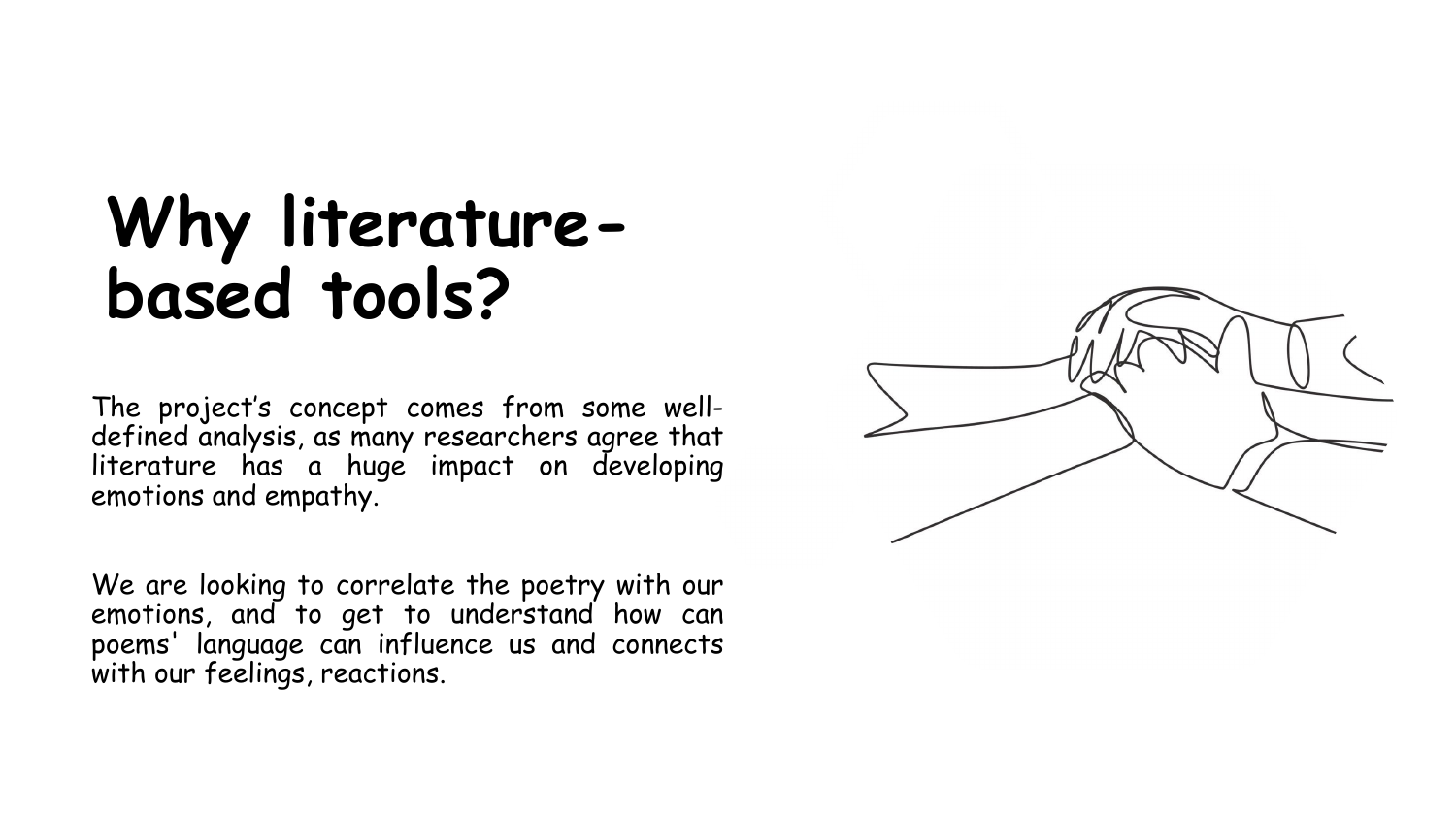## **What you will be doing?**

- $\checkmark$  learn by playing about empathy
- $\checkmark$  use different kind of poems to explore ourselves
- $\checkmark$  collect new inputs and inspiration to express our emotions
- $\checkmark$  encourage immediate creativity
- $\checkmark$  stimulate the brain and the body to work in a simultaneous way
- $\checkmark$  use positive thinking and positive affirmation
- $\checkmark$  let's discover together the rest!

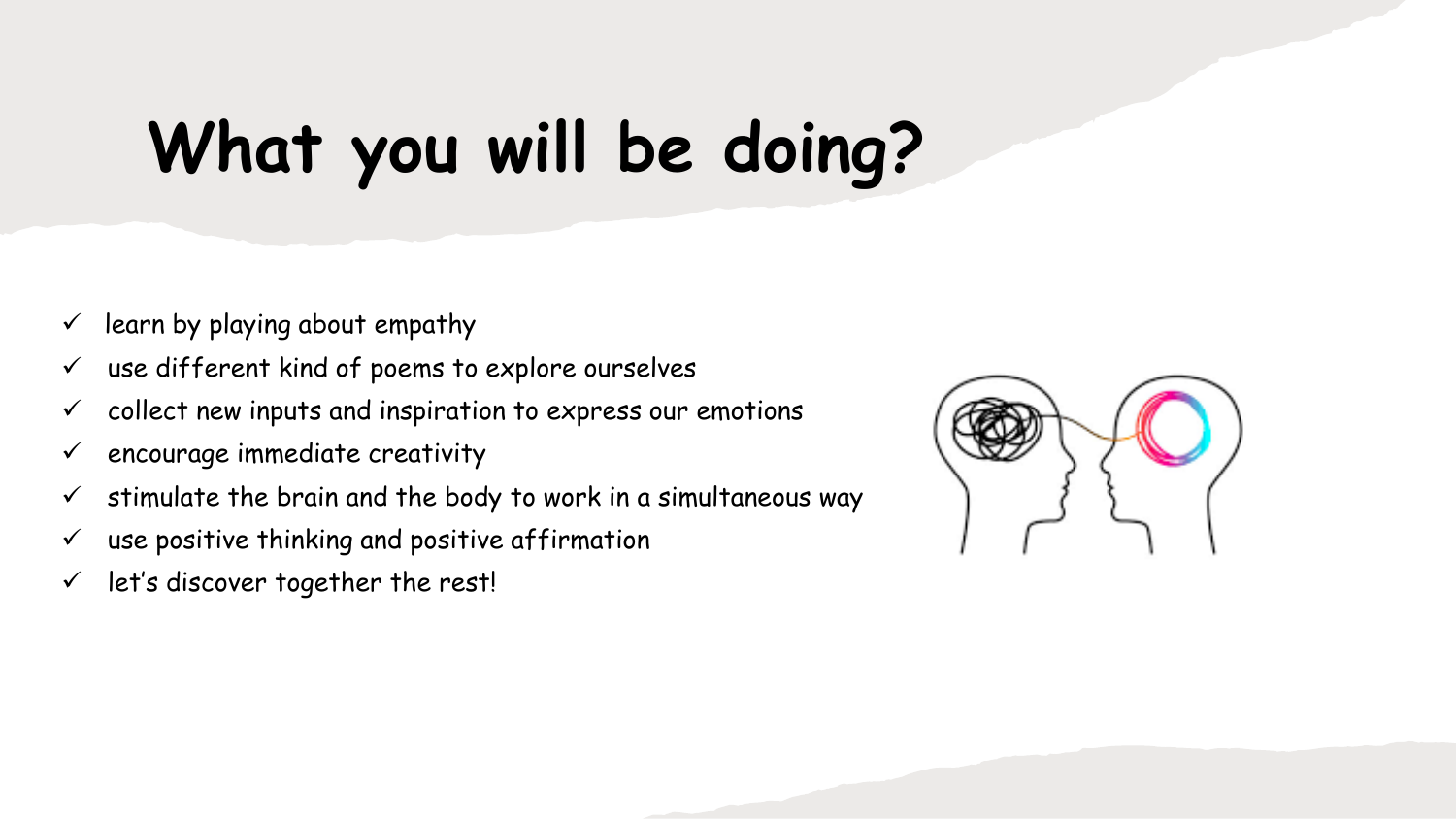## **Costs**

All the costs for this YE will be supported by us, through Erasmus+ Programme, namely:

- ✓ Accommodation provided;
- ✓ Food provided;
- ✓ Training program provided;
- $\checkmark$  Travel costs provided (will be reimbursed);

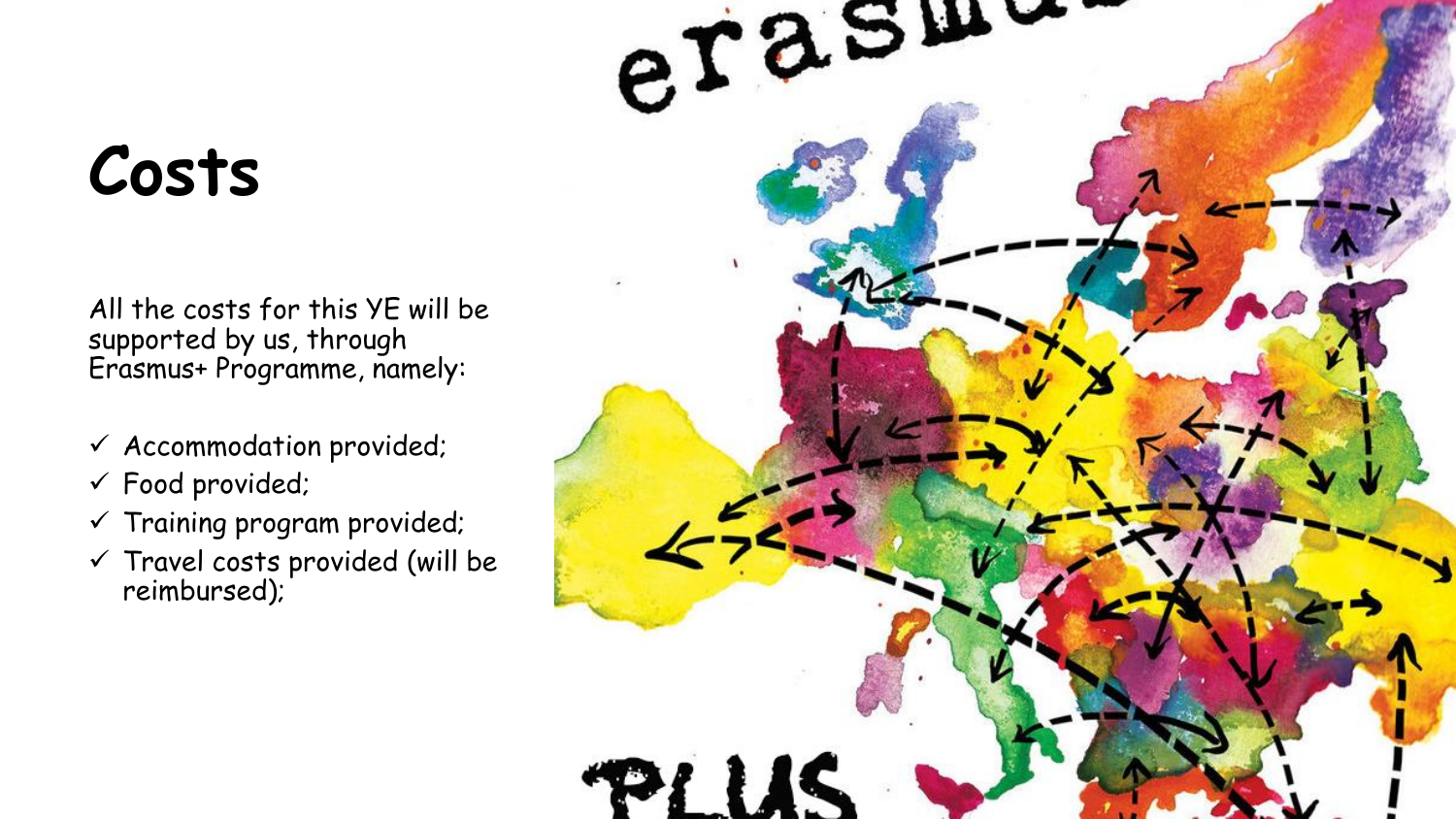#### **Travel insights**

- The transport options are:
- By plane flights to Bucharest, Henri Coanda International Airport, Romania;
- By car directly to the venue, Adunatii-Copaceni, Giurgiu (near Bucharest, Romania).

!!! For both options, the travel reimbursement/participant is **maximum 275 euro**. It is mandatory to keep all the receipts and boarding passes in order to receive the reimbursement. ! Green travel is recommended is possible.

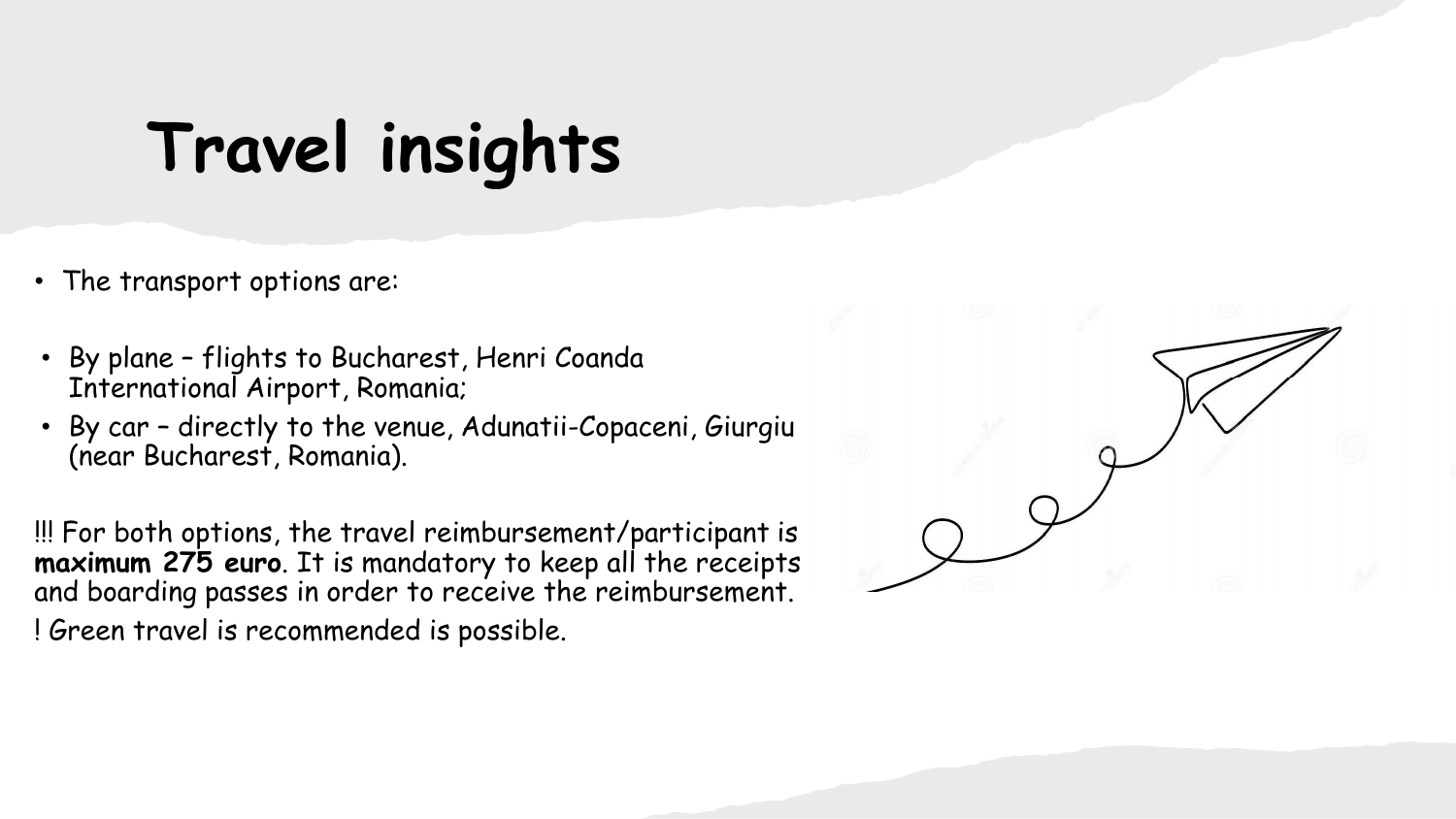## **Travel reimbursement**

• Here is what you need to do to have your travel costs reimbursed:

**1** - after you have been selected**, send us your tickets invoice to [contact@filologisme.ro](mailto:contact@filologisme.ro)** when booking your tickets;

**2 -** during your trip, **keep all your original tickets and boarding passes**;

**3 -** after the end of the project, send us all your original tickets and boarding passes to **[contact@filologisme.ro](mailto:contact@filologisme.ro);**

• The reimbursements will be made in maximum 2 weeks after the end of the mobility.

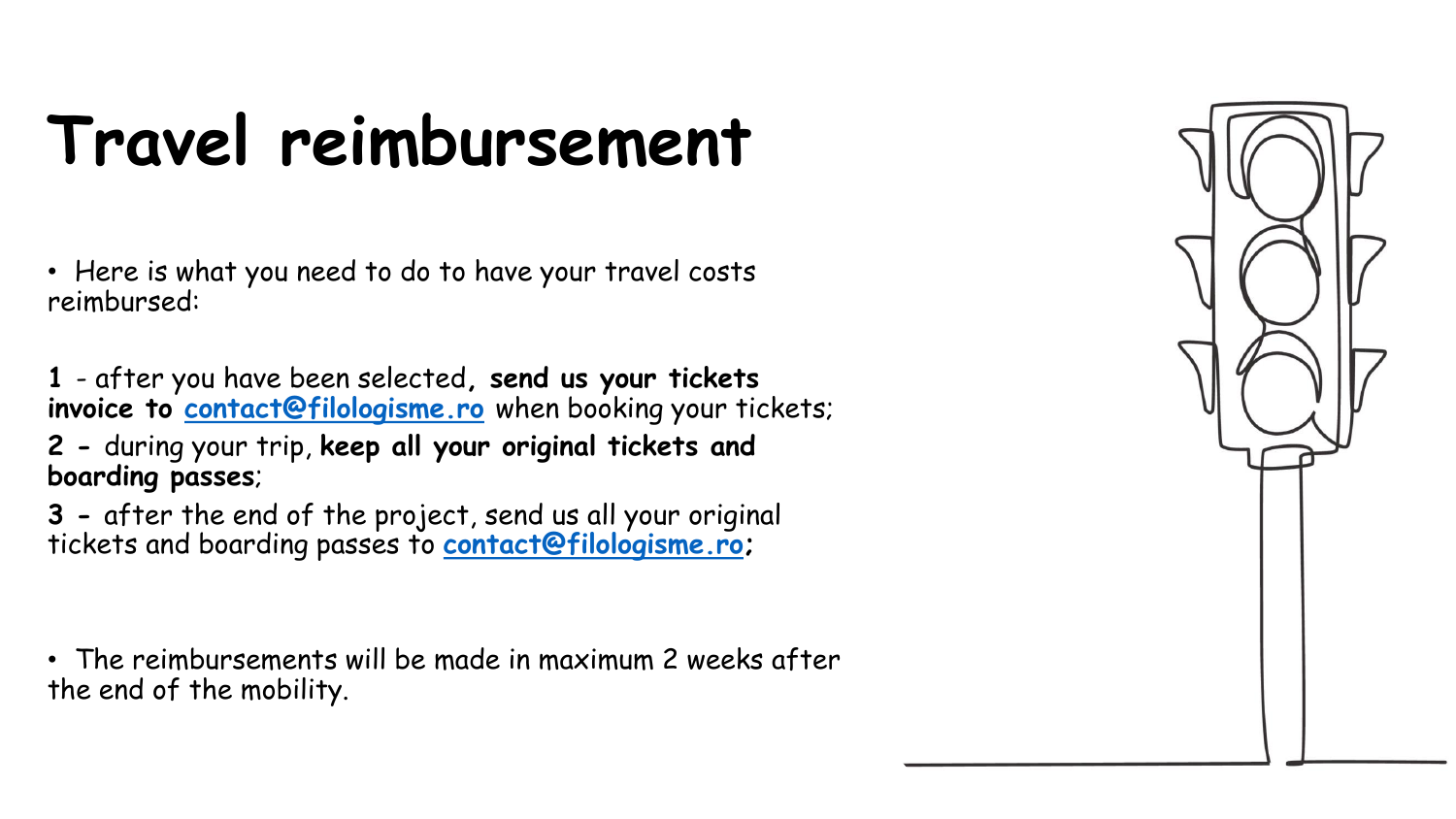# **Food alergies**

- **3 healthy meals** per day will be provided (breakfast, lunch, and dinner);
- **2 coffee/tea breaks** will also be provided;

! Please let us know when you complete the Participant selection form if you have any food allergies, but also your preferences in terms of food!

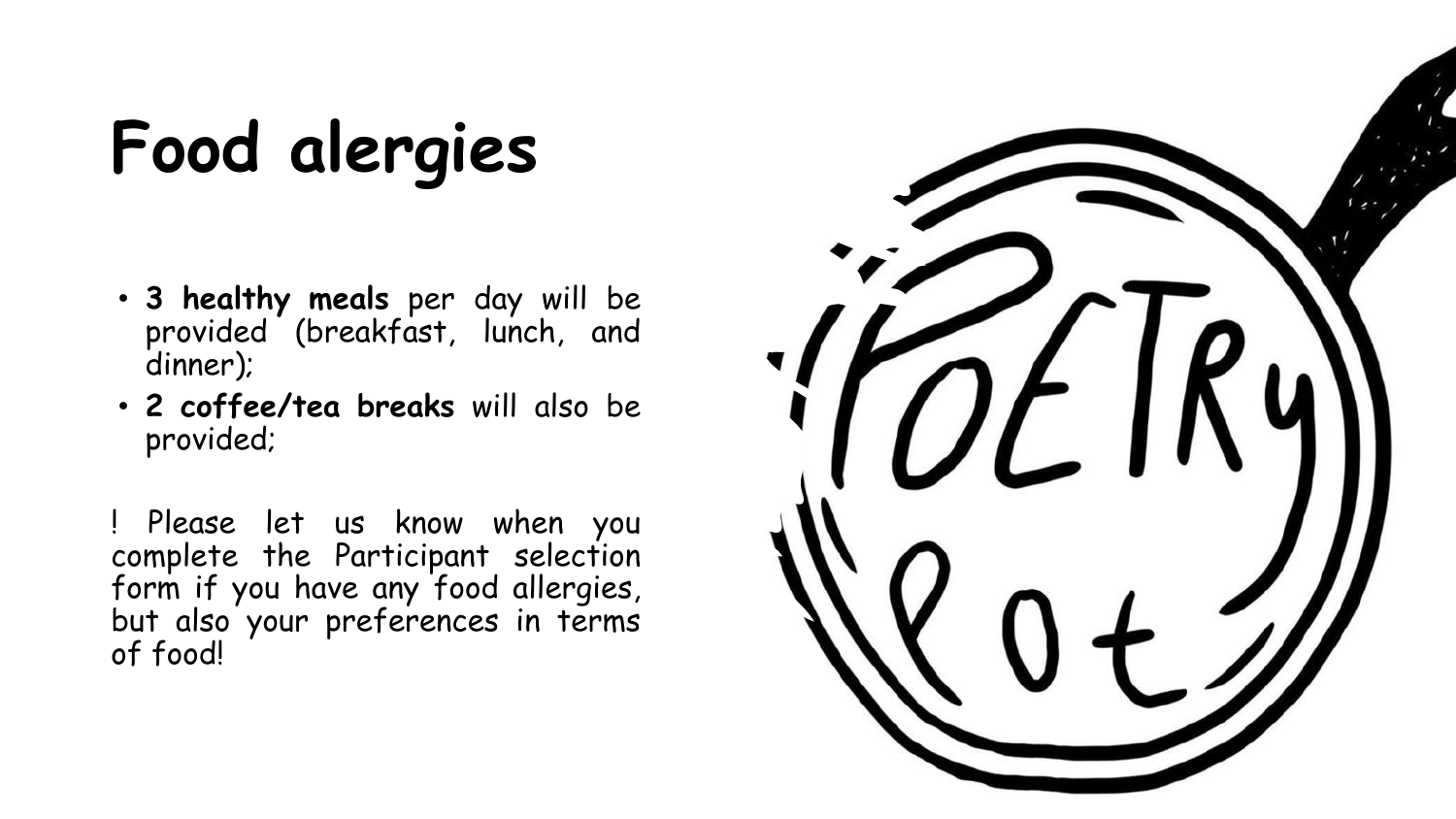## **Venue**

• The venue is called **HOSPICE Casa Speranței**, and it can be found in Adunații-Copăceni (Giurgiu), 10 km away from Bucharest, Romania;

• The venue offers bedrooms of 3-4 people/room and cozy indoor and outdoor spaces for activities.



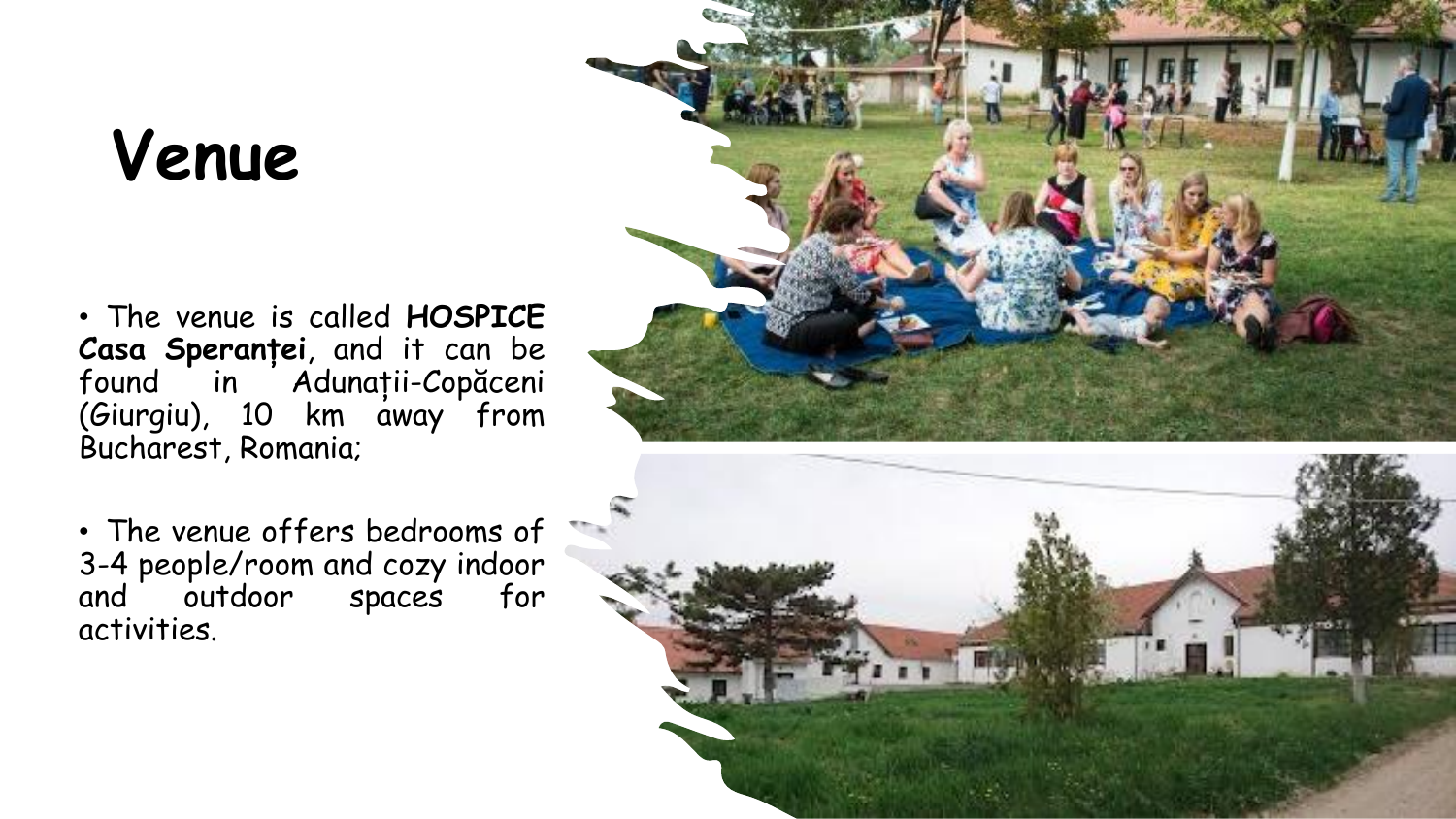## **Weather**

In July, weather is pretty warm in Romania, therefore prepare with summer clothes. The average temperature might fluctuate between 25°C and 30°C.

Before leaving your country, check the weather here:

https://www.accuweather.com/ [en/ro/bucharest/287430/marc](https://www.accuweather.com/en/ro/bucharest/287430/march-weather/287430) h-weather/287430

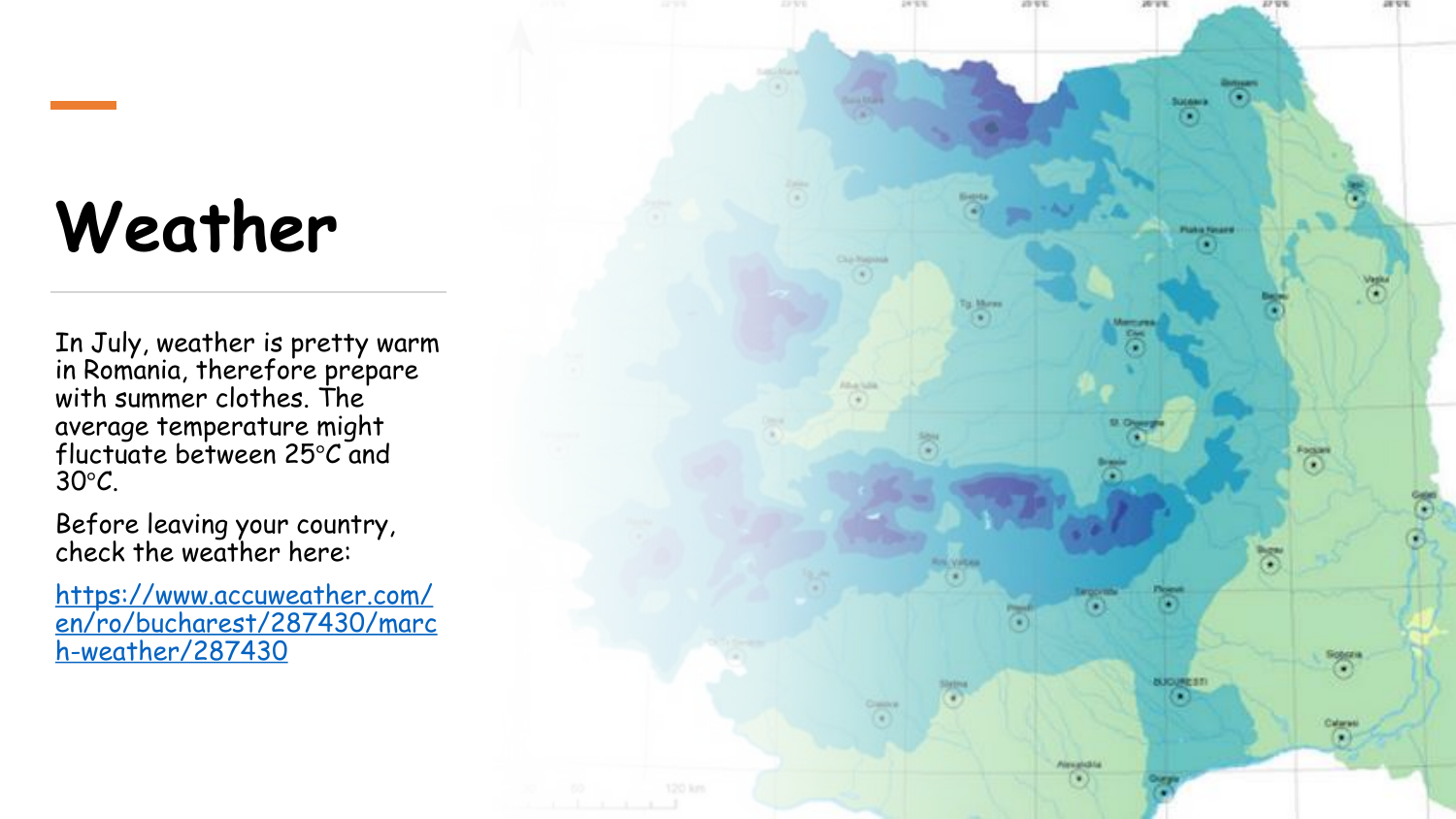# **DO NOT FORGET!**

If you would like to attend this Youth Exchange, please complete the Participant Selection Form, here:

[https://docs.google.com/forms/d/e/1FAIpQLSe](https://docs.google.com/forms/d/e/1FAIpQLSewgO5UD7cX3S1sL8XYmNWrUaGlSE8D7BA2sfeV6ERoi9UUGQ/viewform?usp=sf_link) wgO5UD7cX3S1sL8XYmNWrUaGlSE8D7BA2sf eV6ERoi9UUGQ/viewform?usp=sf\_link

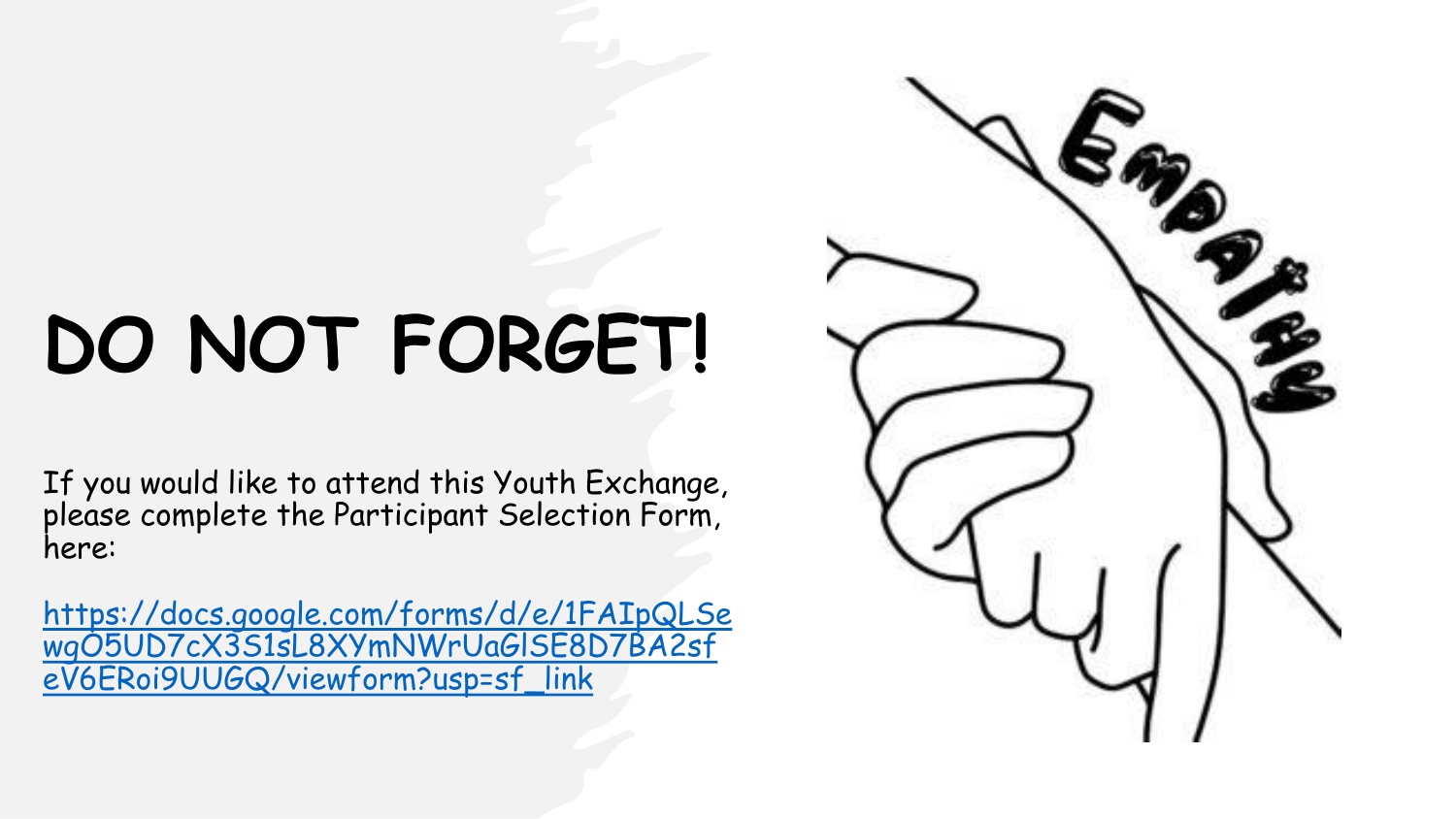#### **Contact**

#### **Hosting organization**

**Asociația FILOLOGISME, Romania**

**www.filologisme.ro** <https://www.facebook.com/filologisme.ro> <https://www.instagram.com/filologisme.ro/>

f-ilologísme.ro

**Alina Roiniță: +40 765829462**/ [alina.roinita12@gmail.com](mailto:alina.roinita12@gmail.com) **Gabriela Prundaru: +40 720514998**/ [gabrielaprundaru.rtc@gmail.com](mailto:gabrielaprundaru.rtc@gmail.com)

**FILOLOGISME** is a non-governmental organization founded in 2021, in Bucharest, Romania. The members of the organization are people who work with both formal and non-formal education within different groups of youngsters.